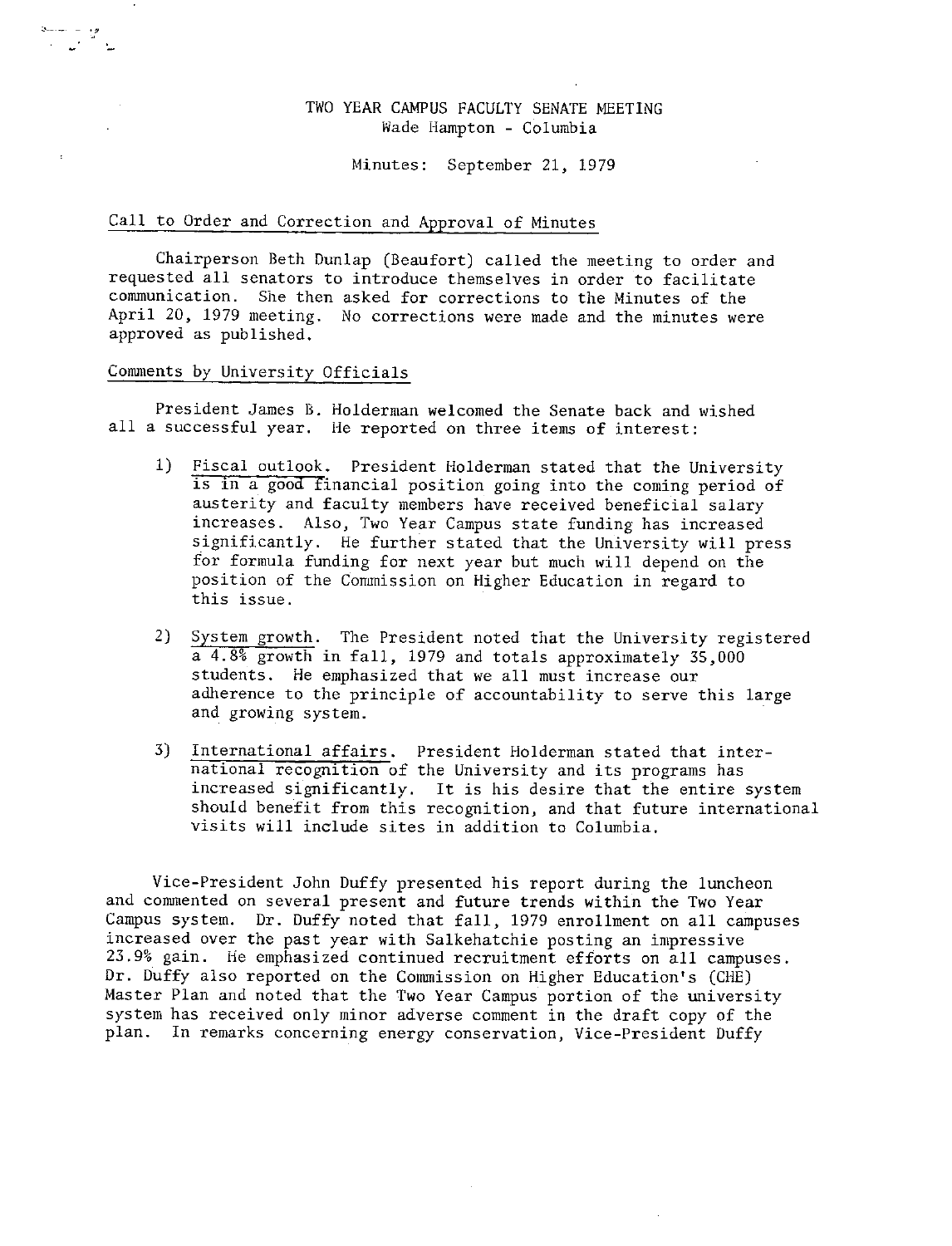noted that the University is scheduling Friday dates for all meetings whenever possible, and that his office is continuing to monitor the USC-Lancaster four day week experiment. Dr. Duffy also commented on the university's financial outlook noting that budgets may be pared this year and that state regulations will mandate a freeze on new employee hiring next year. He noted that all campuses should make adequate preparations in order that there be no interruption in service capabilities. Dr. Duffy concluded his remarks with several statements concerning campus faculty members noting that his office and the Two Year Campus Tenure and Promotion Committee will continue to study tenure and promotion guidelines, emphasizing the importance of faculty input at intra-university meetings and commenting on the success of the faculty/ staff orientation program.

Dr. Dave Bowden, Director of the Center for Telecommunications Instruction, presented a quite interesting fifteen minute multi-media slide presentation concerning opportunities within the University system.

University Provost Frank Borkowski was introduced and commented on two items of interest:

1) Grievance Procedure. Provost Borkowski informed the Senate of the recent decision by the state Budget and Control Board to incorporate university faculty into the existing state personnel classification and grievance system. He emphasized that such a change will significantly alter the existing process within the University and remove the principle of judgement by one's peers from the promotion and retention procedure. In response to the proposed action the Columbia Senate has formulated a resolution which, if accepted at the November meeting of the Columbia body, will be presented to the General Assembly in January (see appendix I). Provost Borkowski asked that all campuses study this matter in order that a system-wide consensus be developed. A period of questions and answers then ensued to further clarify the proposal and the University's response.

2) Faculty exchange. Provost Borkowski noted that the program was now in its second year and has been quite successful with much positive commentary from the participants and the affiliated departments.

### Associate Vice-President Bob Alexander commented on several items:

1) Budget management. Dr. Alexander requested that all deans scrutinize their budgets and identify priority items in order that available resources be targeted toward best utilization when, and if, a cut becomes necessary. He noted that such prioritization this year is in regard to operating expenditures but would probably extend to personnel next year.

2) Fee reduction. Dr. Alexander noted that alumni receive a five dollar reduction in fees when enrolled in continuing education courses in Columbia. He urged consideration of this innovation by all campuses as a recruitment tool and as a beneficial aspect of alumni affiliation.

2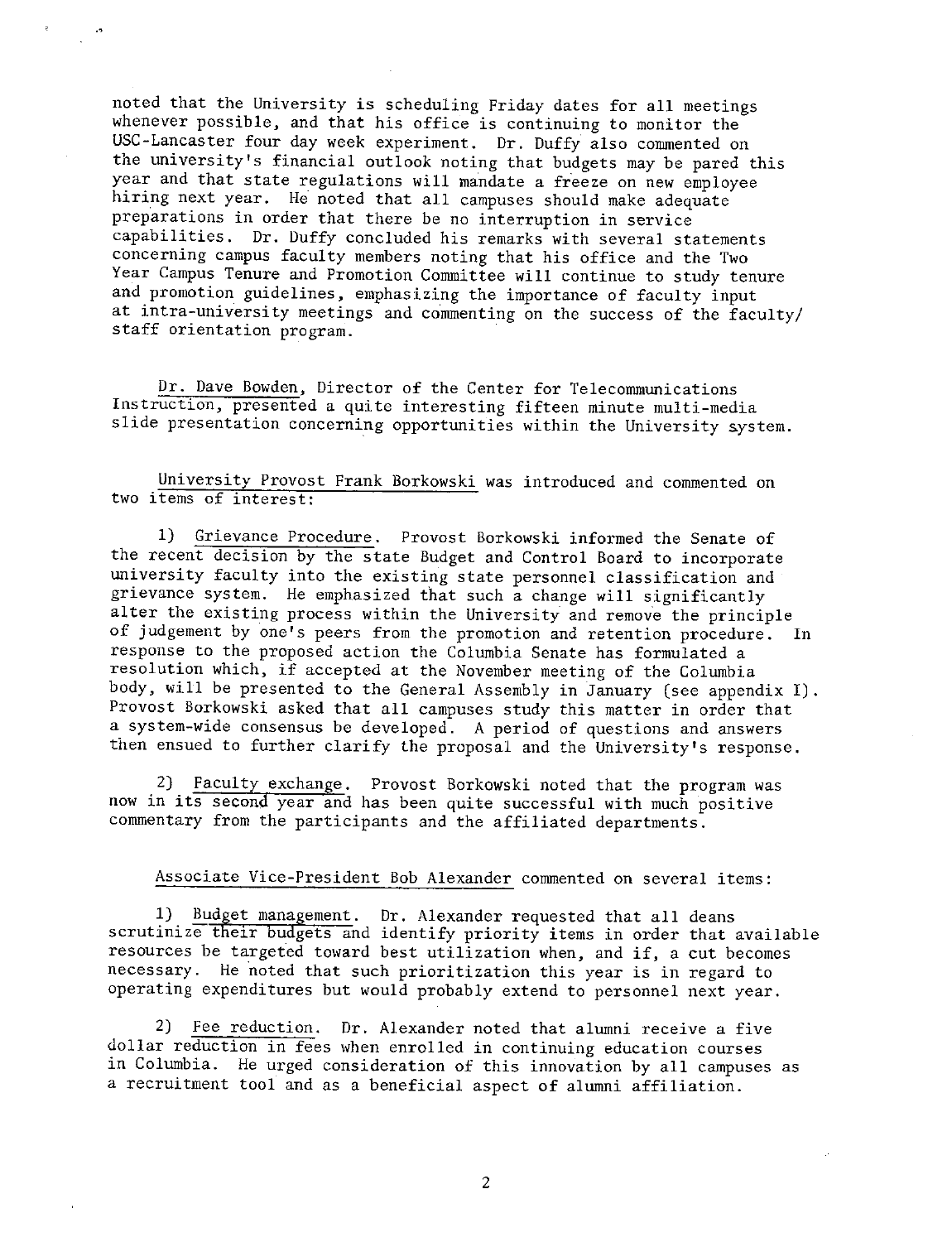3) Adult Referral Service. Dr. Alexander announced that the Two Year Campus system, utilizing Kellogg Foundation funds and state sources, is in the process of developing an Adult Referral Service to better serve the large number of nontraditional students in the state. He commented that the University's conception of this office is that of public service & not soley recruitment and that the organization would be supervised by Ms. ·Marian McNair. He further noted that campus workshops would be held in the near future to publicize this program.

4) Busbee Task Force. Dr. Alexander noted that the report of the Busbee committee, organized in January by President Holderman; is now being prepared and that it would emphasize the need for more cooperation between campuses and local school districts. He further stated that Graduate Regional Studies would play a role in this area and that Salkehatchie is now in the process of developing a cooperative planning effort with nine local school districts.

### Reports From Standing Committees

 $\mathcal{F}_{\mathcal{A}}$  , and  $\mathcal{F}_{\mathcal{A}}$ 

 $\mathbf{I}$ 

Rights and Responsibilities. Chairman Jimmy Nunnery (Lancaster) reported that the committee had three motions and one matter of information to present:

Motion #1 (as amended) - "By no later than the end of the third year as a non-tenured assistant professor or librarian, all persons will be reviewed in person by their dean (and department chairman where applicable). At that time the dean will inform the assistant professor/ librarian whether his or her performance is acceptable or not. If not the dean will inform the assistant professor/librarian in writing of the areas that need improvement." A lively discussion ensued concerning the applicability of the motion based on the Provost's earlier remarks, its use for tenure and promotion and its implications in regard to the rights of· the campus deans and responsibilities in this area. After a ten minute recess Professor Nunnery requested reconsideration of this motion at the November meeting. His request was approved.

Motion #2 - "Once a faculty member is being considered for tenure by the Two Year Campus Tenure and Promotion Committee, he or she cannot be terminated by administrative action until the Board of Trustees makes its final decision." The motion passed. Dr. Duffy then expressed his support for the intent of this motion.

Motion #3 - "that the two year faculty senate support the Provost's position with reference to our being excluded from the bill now before the General Assembly (section 4 of Act 154 of 1977)." The motion passed.

Matter of information - That a subcommittee of the Rights and Responsibilities Committee has been established to investigate models for a faculty "bill of rights." This committee will consist of one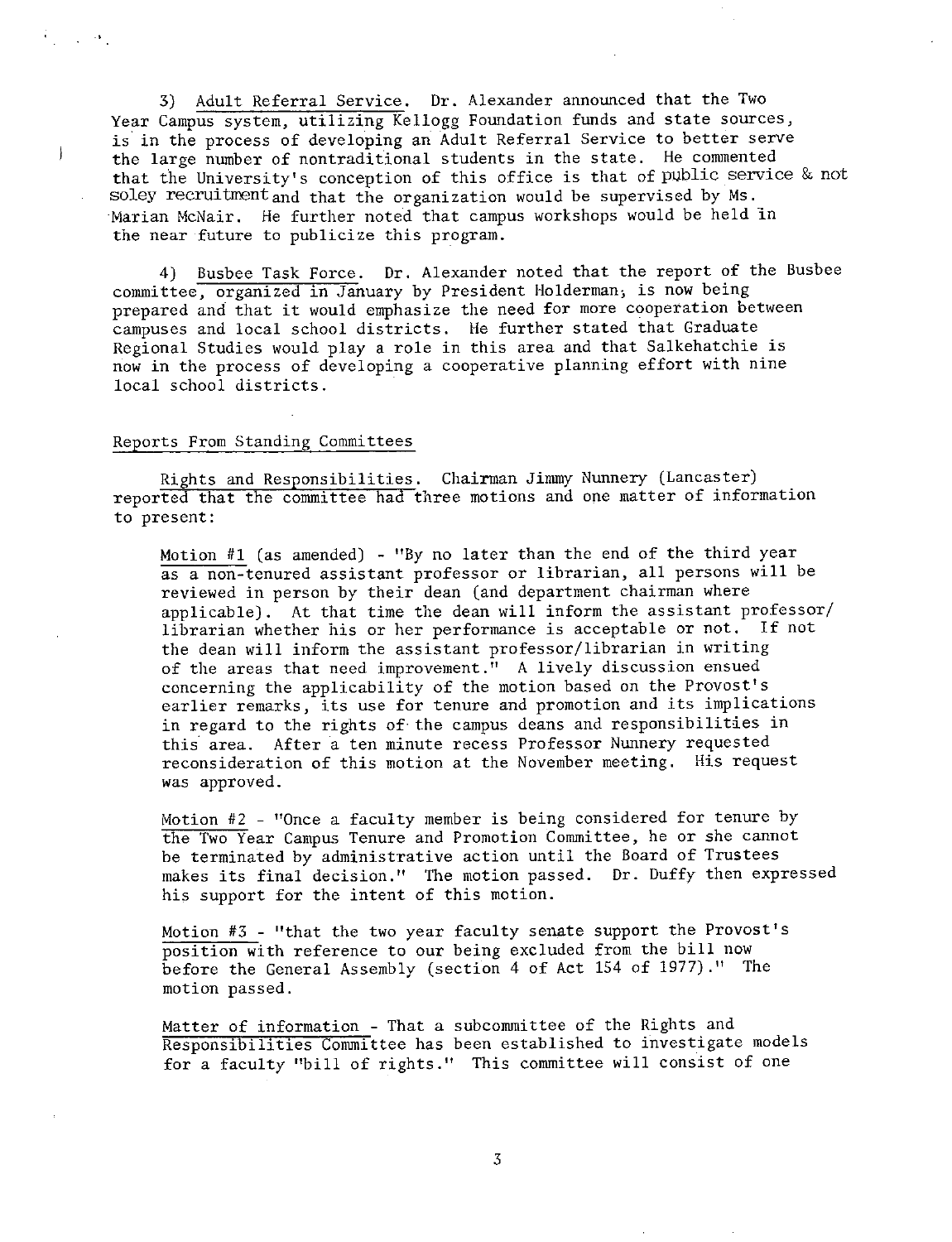member from each individual campus. These representatives will meet, investigate and report back to the Rights and Responsibilities Committee at the next meeting.

Financial Concerns. Chairman Wayne Thurman (Lancaster) stated that the committee intends to study the matter of insurance coverage for loss of personal items of faculty members. Professor Thurman also wished to express the committee's appreciation for the recent faculty salary increases and merit raises, and he urged the administration to keep up the good work. Professor Thurman also stated the committee also had one motion to make: "That the senate send President Holderman a letter of thanks for his attention to faculty welfare and his efforts in obtaining faculty raises." The motion passed. (See appendix 2).

Intra-University Services and Communications. Chairman Tandy Willis (Union) stated that a group will meet October 27th to formulate plans for the proposed inter-campus intramural day. Professor Willis also expressed a concern of the committee that some university audio-visual holdings were not being made available to campuses outside Columbia, and he requested a clarification of availability policy. Dr. Alexander then requested particular instances of non-availability. Chairperson Dunlap then requested that Dr. Duffy look into this matter and report to the Senate at the November meeting.

Executive Committee. No report.

#### Reports From Special Committees

 $\mathbb{F}_{\mathcal{A}}$  and  $\mathbb{F}_{\mathcal{A}}$ 

Ì

Library Committee. Representative Tandy Willis (Union) reported that the committee met September 19, 1979 to approve the 1979-80 budget of \$809,195 and noted that further appropriations hopefully will be available in October. He also noted that the present budget represented a cut in funding. Professor Willis further stated that a new Columbia library guide is available. Professor Robert Castleberry (Sumter) then asked if campuses can request periodicals from Columbia holdings. Professor Willis replied that no periodicals circulate within the system.

Curricula and New Courses Committee. Representative Marion Preacher (Salkehatchie) was not present and no report was submitted. Dr. Duffy urged Two Year senate representation at all meetings of this very important committee.

Faculty Welfare Committee. Representative Jerry Dockery (Military) was not present and no report was submitted.

Academic Affairs - Faculty Liaison Committee. Representative Jimmy Nunnery (Lancaster) noted that this committee has not met since the April senate meeting, but that it will meet prior to the November senate convocation.

Academic Forward Planning Committee. Representative John Samaras (Lancaster) stated that this committee had met twice since April to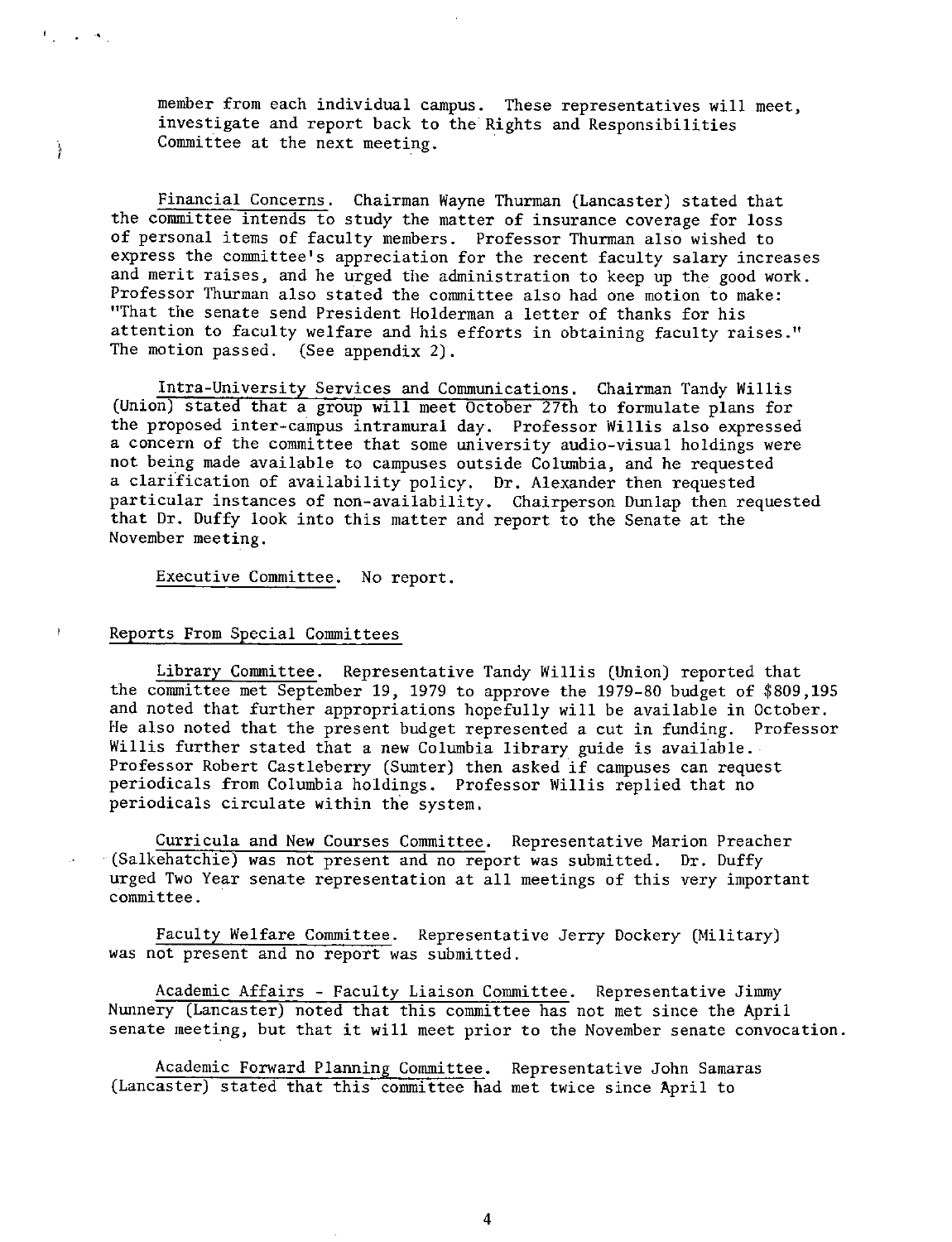discuss the grievance issue noted above, the CHE Master Plan, the Columbia self study, and to hear an address by Mr. David Brinker, Systems Vice-President for Planning, who explained the function of his office.

Systems Committee. Representative Beth Dunlap (Beaufort) noted that most of the progress of this committee had been reported elsewhere in the meeting. Professor Dunlap further stated that the committee is studying the possibilities for wider distribution of grant and research opportunities on all system campuses.

#### Unfinished Business

None.

 $\omega$  and  $\omega$ 

Ì

 $\Big\}$ 

New Business.

None.

#### Announcements

Chairperson Dunlap reminded the Senate that the next meeting will be in Union November 16, and that travel reimbursement for those requiring overnight accommodations will be at the university per diem rate. She also urged room sharing where applicable and appropriate.

Chairperson Dunlap then asked for a motion to adjourn. The motion was made and the meeting was adjourned.

Respectfully submitted,

Beth Thomas Recording Secretary

Jim Otten Secretary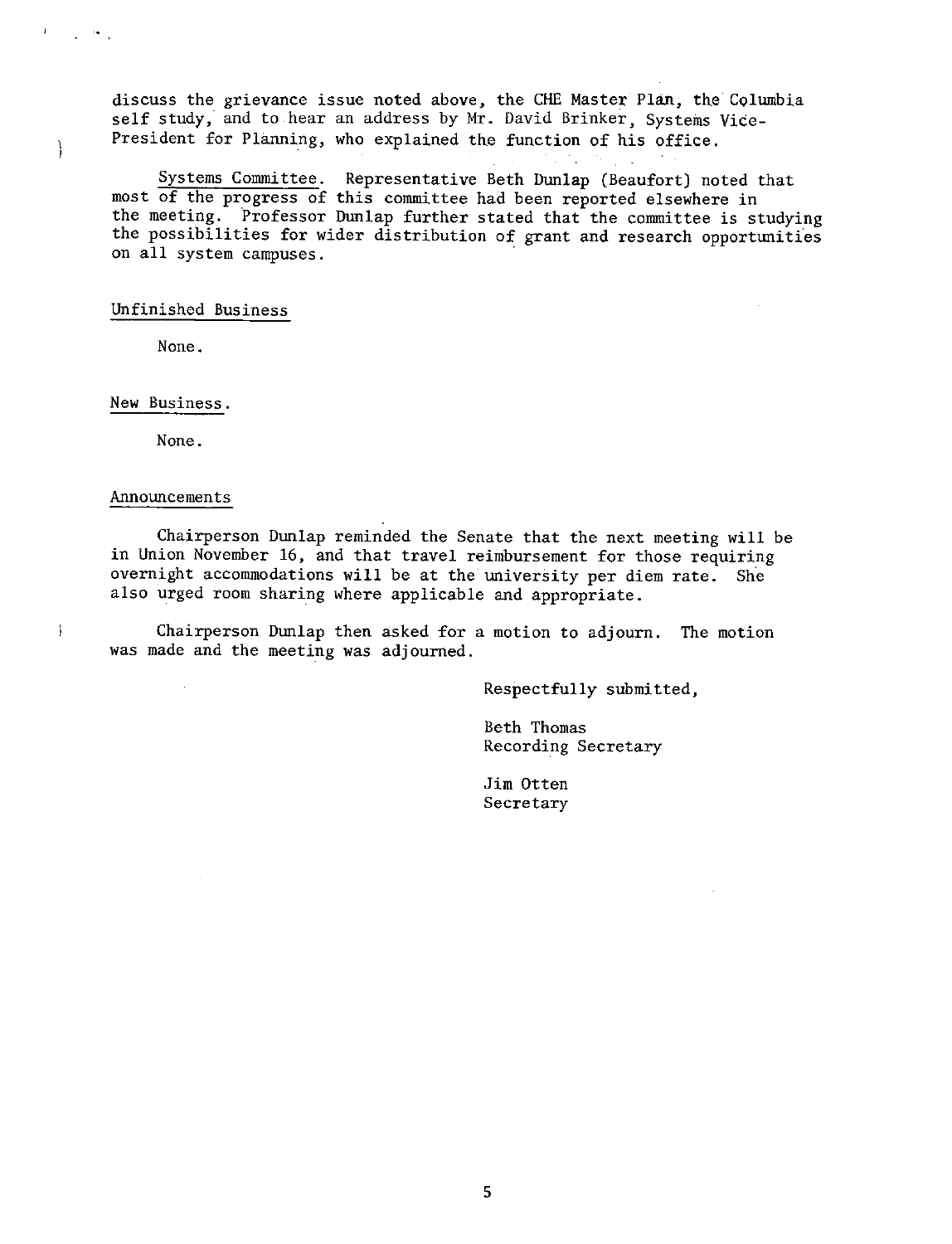APPENDIX I

 $\overline{V} = \{x \in S \mid x \in \mathbb{R}\}$ 

Ĵ.

proposed 9/27/79

## RESOLUTION

That the Faculty supports the amendment of Act 154 of 1977, Relating<br>to the State or Local Employees Grievance Procedures, so as to exempt Faculty at certain Senior State Institutions of Higher Learning.

Be it enacted by the General Assembly of the State of South Carolina:

SECTION I. Section 4 of Act 154 of 1977 is amended by adding at the end:

(10) All faculty at senior state institutions of higher learning, including two and four year campuses, if any, as provided in Section 59-107-10 of the 1976 Code; provided, however, the Institution has internal grievance procedures adopted by the faculty and acceptable to the institution's board of trustees and to its accrediting agency.

SECTION 2. This act shall take effect upon approval by the Governor; provided, however, that any grievance filed before the effective date of this Act shall not be affected by this amendment.

 $\sqrt{2}$ 

( ,